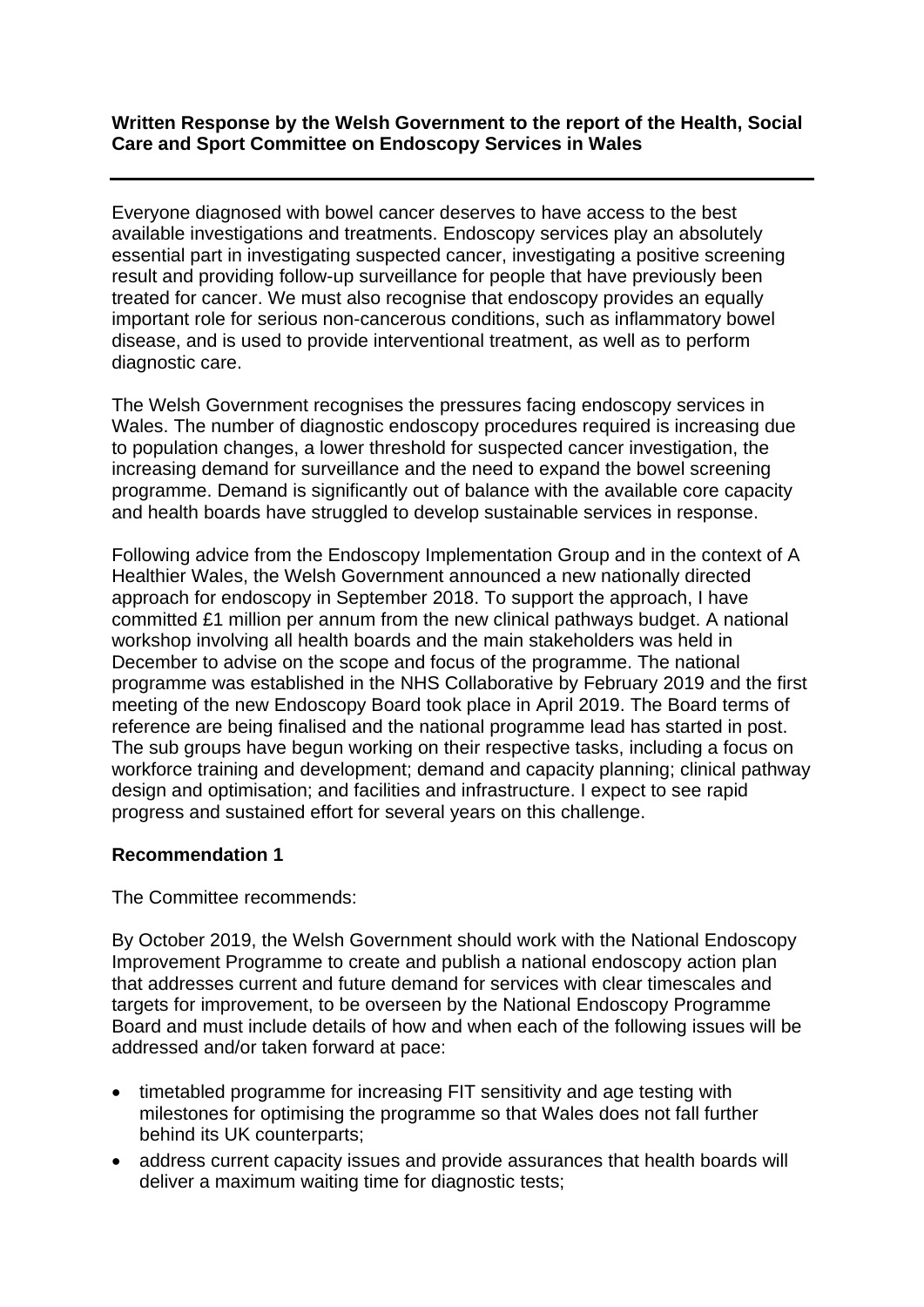- a more sustainable approach to achievement of the waiting time targets, given the short term nature and cost of insourcing and outsourcing;
- immediate action to review how high risk patients are managed, with the development of a sustainable, national approach to managing those requiring ongoing surveillance endoscopic procedures;
- a national approach to service planning to ensure endoscopy services in Wales are in a position to cope with the anticipated increase in referrals from the Bowel Screening Wales programme, including new models of care to increase the number of endoscopists in Wales;
- options for a non-medical accelerated training programme to expand the endoscopy workforce to meet demand including consideration of an endoscopy academy and details of how the different needs of a mixed workforce will be met;
- support for health boards to work towards JAG accreditation, with an expectation that all endoscopy units in Wales will aim to achieve accreditation in the future, ensuring that endoscopy services are being delivered in line with best clinical practice;
- a decision on how and when FIT should be introduced to primary care;
- a more ambitious target than the current 60% of all eligible participants choosing to take part in the bowel cancer screening programme, including details of how and when this target will be revised and achieved, and efforts to address health inequalities, particularly to increase uptake among men in deprived areas; and
- build on the "Be Clear on Cancer" public awareness campaign to help improve uptake by raising awareness of the changes to the bowel screening programme.

## **Response:** accept

I would like to thank the Committee for undertaking an inquiry on such an important issue and the helpful recommendation that has been put forward. I am pleased to confirm that the Welsh Government accepts the recommendation to publish an action plan for endoscopy services that will cover the specific points suggested and will do so within the six month timeframe that has been requested.

I wish to offer one point of clarification with regard to the point about increasing the 'target' for bowel screening uptake. The 60% uptake threshold is not a performance target; it is a minimum standard at which the programme should operate to deliver the intended population benefits envisaged in the UK National Screening Committee recommendations. It is not appropriate to depart from the UK National Screening Committee recommendations. Nonetheless we do want to see that standard met. We expect the impact of efforts to encourage screening participation and the new more user friendly test that is being introduced to result in the standard being met in the years ahead.

I would also like to give the Committee the assurance it has requested regarding senior clinical input at local and national level, this is explicit in the nationally directed approach as set out in the Board Terms of Reference. A further workshop took place in May 2019 with the clinical community to determine how best to secure optimal clinical input throughout all levels of the programme. The required clinical input will be in place for future meetings of the Board and its subgroups.